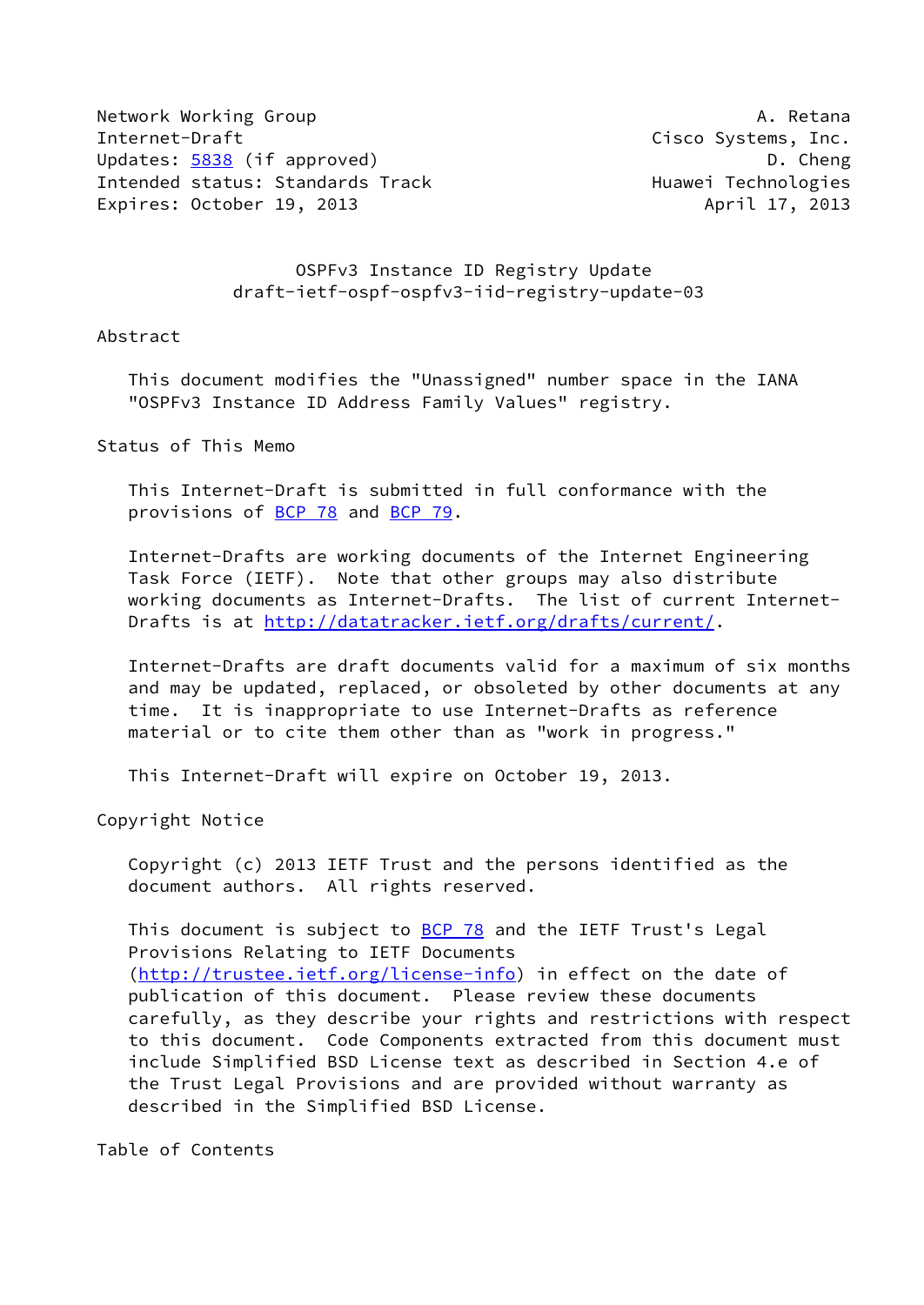<span id="page-1-1"></span>

| Internet-Draft | OSPFv3 Instance ID Registry Update |  |  |  | April 2013 |  |
|----------------|------------------------------------|--|--|--|------------|--|
|----------------|------------------------------------|--|--|--|------------|--|

|                                                              | $\overline{2}$ |
|--------------------------------------------------------------|----------------|
| OSPFv3 Instance ID Address Family Values Registry Update     | $\overline{2}$ |
| 3.                                                           | $\overline{3}$ |
| 4.                                                           |                |
|                                                              |                |
|                                                              |                |
| 6.1. Normative References 3                                  |                |
| 6.2. Informative References 3                                |                |
|                                                              |                |
| <u>A.1</u> . Changes between the -00 and -01 versions. 3     |                |
| A.2. Changes between the -01 and -02 versions. $\frac{4}{3}$ |                |
| A.3. Changes between the -02 and -03 versions. $\ldots$      | $\frac{4}{1}$  |
| Authors' Addresses                                           | $\frac{4}{3}$  |
|                                                              |                |

## <span id="page-1-0"></span>[1](#page-1-0). Introduction

 [RFC5838] defined the "OSPFv3 Instance ID Address Family Values" registry for the purpose of mapping OSPFv3 Instance IDs to different address families. The following table lists the value ranges as currently allocated.

| Instance ID Range           | Description       | Assignment Policy |
|-----------------------------|-------------------|-------------------|
| Instance ID # $0 - # 31$    | IPv6 unicast AF   | Already Assigned  |
| Instance ID # 32 - # 63     | IPv6 multicast AF | Already Assigned  |
| Instance ID # $64 - # 95$   | IPv4 unicast AF   | Already Assigned  |
| Instance ID # $96 - # 127$  | IPv4 multicast AF | Already Assigned  |
| Instance ID # $128 - # 255$ | Unassigned        | Standards Action  |

 In some networks additional OSPFv3 instances may be required to operationally identify specific applications. For example, [\[I-D.ietf-ospf-ipv4-embedded-ipv6-routing](#page-2-7)] describes an application in which IPv4-embedded IPv6 addresses are used to transport IPv4 packets over an IPv6 network. While the IPv4-embedded IPv6 addresses do in fact represent IPv6 destinations, it would be operationally benefitial to be able to easily identify the the specific application by having a separate space to do so.

<span id="page-1-2"></span>[2](#page-1-2). OSPFv3 Instance ID Address Family Values Registry Update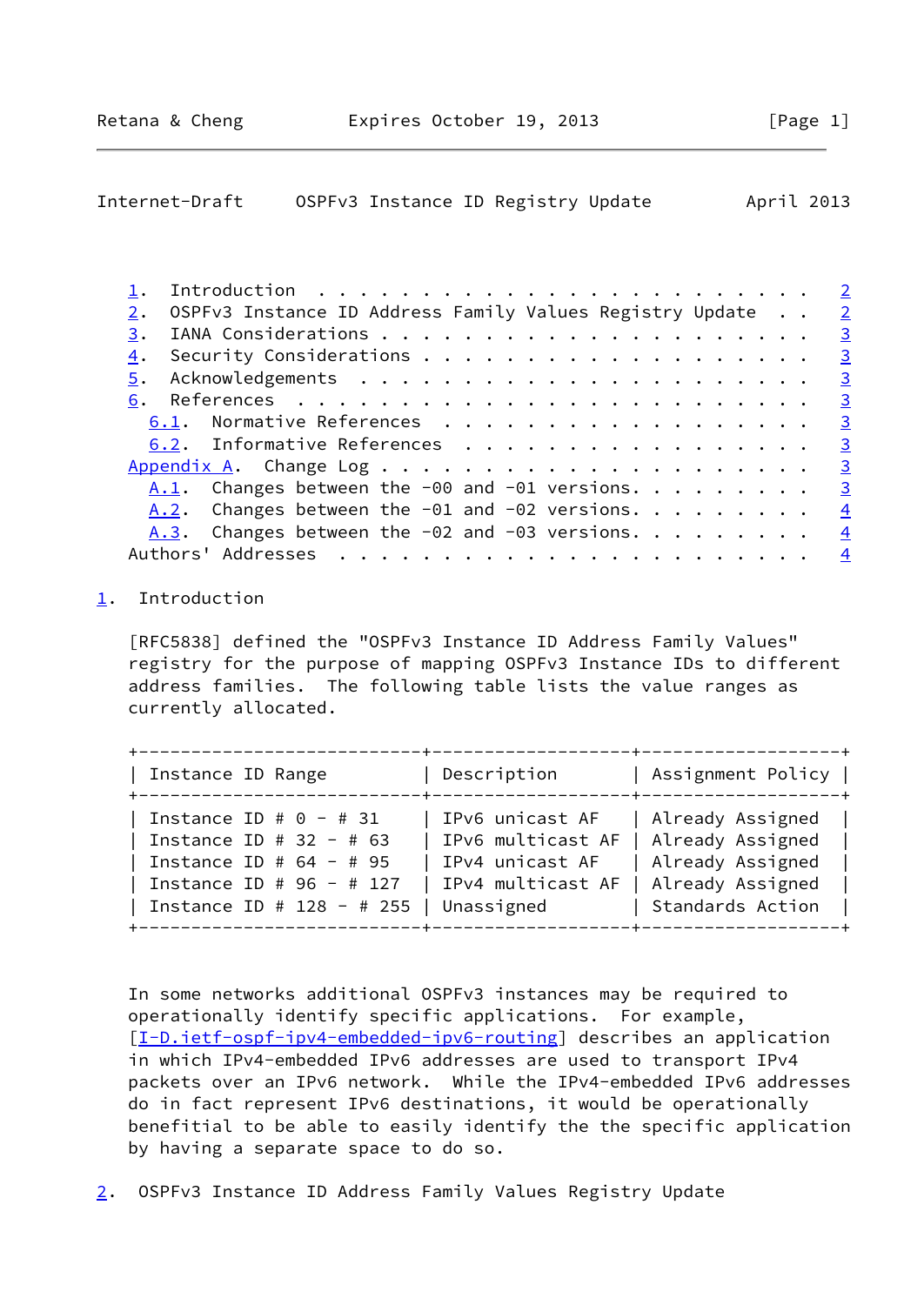The IANA "OSPFv3 Instance ID Address Family Values" registry must be updated as follows:

Retana & Cheng **Expires October 19, 2013** [Page 2]

<span id="page-2-1"></span>Internet-Draft OSPFv3 Instance ID Registry Update April 2013

 +---------------------------+-------------+-----------------------+ | Instance ID Range | Description | Assignment Policy | +---------------------------+-------------+-----------------------+ | Instance ID # 128 - # 191 | Unassigned | Standards Action | | Instance ID # 192 - # 255 | Reserved | Private Use [\[RFC5226](https://datatracker.ietf.org/doc/pdf/rfc5226)] | +---------------------------+-------------+-----------------------+

<span id="page-2-0"></span>[3](#page-2-0). IANA Considerations

 This document requests the modification of the "OSPFv3 Instance ID Address Family Values" registry as described in **Section 2.** The reference to [\[RFC5838](https://datatracker.ietf.org/doc/pdf/rfc5838)] should be removed from the registry for the modified ranges.

<span id="page-2-2"></span>[4](#page-2-2). Security Considerations

 This document modifies the assignment policy of an IANA registry defined in [[RFC5838\]](https://datatracker.ietf.org/doc/pdf/rfc5838). It does not introduce any new security issues.

<span id="page-2-3"></span>[5](#page-2-3). Acknowledgements

 Many thanks to Acee Lindem, Stewart Bryant, Nevil Brownlee, Pearl Liang and Ben Campbell for their review and input.

- <span id="page-2-4"></span>[6](#page-2-4). References
- <span id="page-2-5"></span>[6.1](#page-2-5). Normative References
	- [RFC5226] Narten, T. and H. Alvestrand, "Guidelines for Writing an IANA Considerations Section in RFCs", [BCP 26](https://datatracker.ietf.org/doc/pdf/bcp26), [RFC 5226](https://datatracker.ietf.org/doc/pdf/rfc5226), May 2008.
- <span id="page-2-6"></span>[6.2](#page-2-6). Informative References

<span id="page-2-7"></span>[I-D.ietf-ospf-ipv4-embedded-ipv6-routing]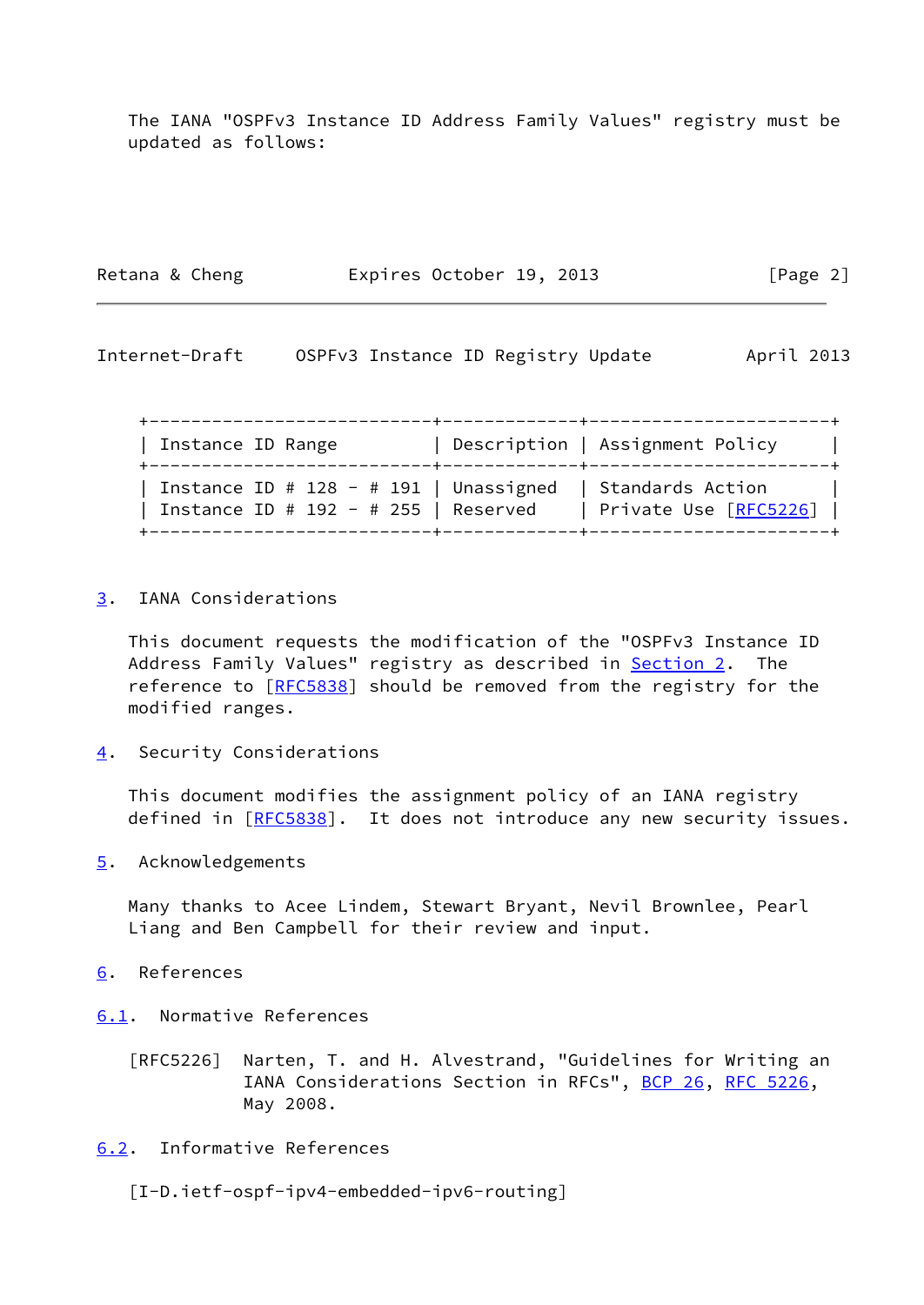Cheng, D., Boucadair, M., and A. Retana, "Routing for IPv4-embedded IPv6 Packets", [draft-ietf-ospf-ipv4](https://datatracker.ietf.org/doc/pdf/draft-ietf-ospf-ipv4) -embedded-ipv6-routing-10 (work in progress), April 2013.

 [RFC5838] Lindem, A., Mirtorabi, S., Roy, A., Barnes, M., and R. Aggarwal, "Support of Address Families in OSPFv3", [RFC](https://datatracker.ietf.org/doc/pdf/rfc5838) [5838,](https://datatracker.ietf.org/doc/pdf/rfc5838) April 2010.

<span id="page-3-0"></span>[Appendix A.](#page-3-0) Change Log

<span id="page-3-1"></span>[A.1](#page-3-1). Changes between the -00 and -01 versions.

| Retana & Cheng | Expires October 19, 2013 |  | [Page 3] |
|----------------|--------------------------|--|----------|
|----------------|--------------------------|--|----------|

<span id="page-3-3"></span>Internet-Draft OSPFv3 Instance ID Registry Update April 2013

- o Eliminated [rfc2119](https://datatracker.ietf.org/doc/pdf/rfc2119) keywords, section about Requirements Language and corresponding reference.
- o Updated acks.
- <span id="page-3-2"></span>[A.2](#page-3-2). Changes between the -01 and -02 versions.
	- o Added indicated that this draft updates [rfc5838](https://datatracker.ietf.org/doc/pdf/rfc5838).
	- o Clarified the description of the 'Private Use' range to 'Reserved'.
	- o Added the need to remove the reference to [rfc5838](https://datatracker.ietf.org/doc/pdf/rfc5838) from the updated registry fields.
	- o Updated acks.
- <span id="page-3-4"></span>[A.3](#page-3-4). Changes between the -02 and -03 versions.
	- o Inserted example of the motivation.
	- o Updated acks.

Authors' Addresses

 Alvaro Retana Cisco Systems, Inc. 7025 Kit Creek Rd. Research Triangle Park, NC 27709